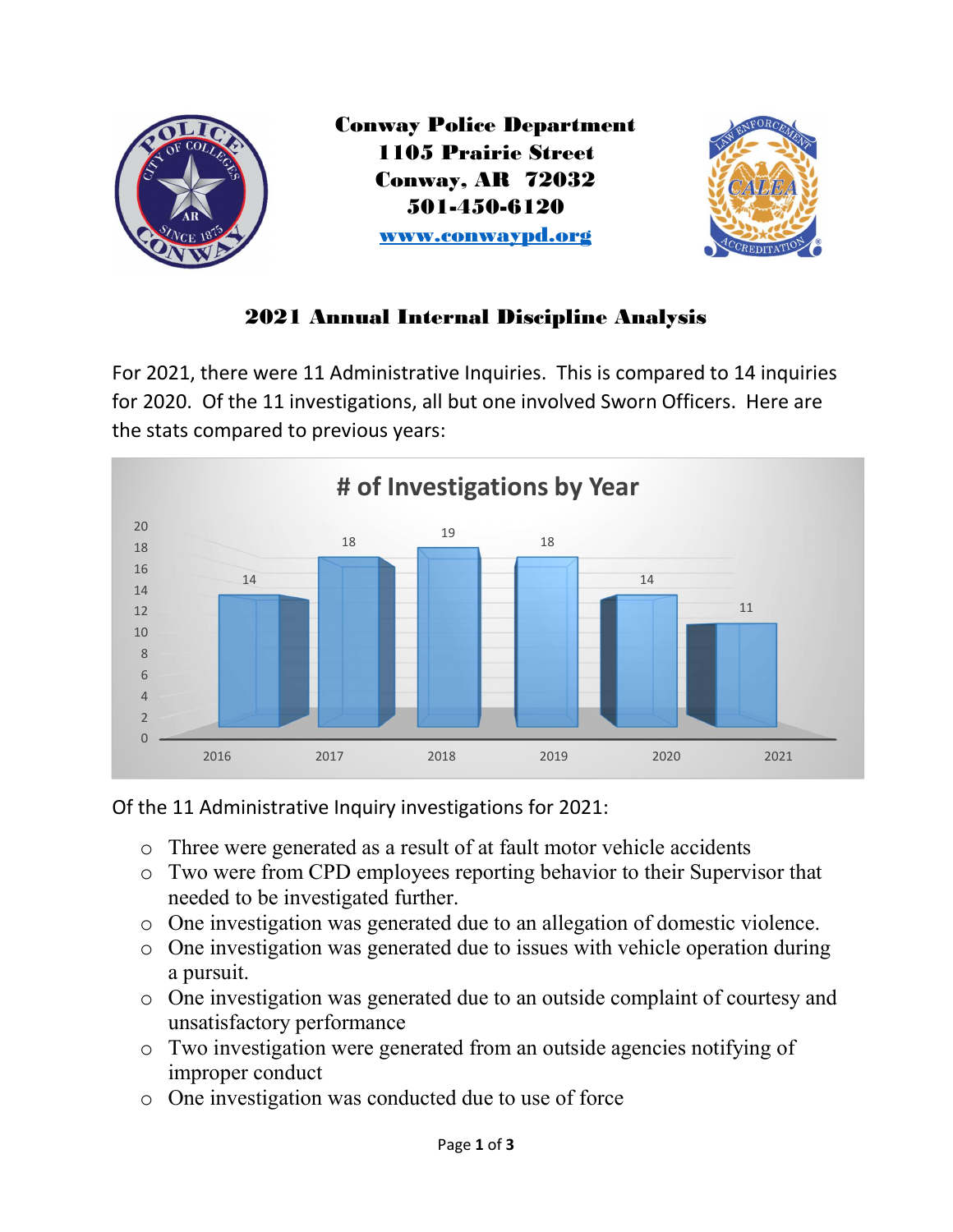## Continuing:

- $\geq 1$  investigation closed as Exonerated
- $\geq 1$  investigation was closed as Unfounded
- $\geq 1$  investigation was closed as Unsubstantiated
- $\geq 1$  investigation was closed due to a resignation during investigation
- $\triangleright$  6 Letters of Reprimand were issued
- $\geq 1$  Officer was suspended for 80 hours
- $\geqslant$  3 Officers were terminated

Additionally, there were 19 Form 219's\* issued by various supervisors (both Officer and Civilian Employees) for violations that included; at fault accidents, unsatisfactory performance, operation of motor vehicles, and insubordination. Some complaints are received by the Police Department and provided to the Office of Professional Responsibility but do not rise to the level of a formal Administrative Inquiry. These are minor violations or a citizen's desire to simply make the department aware of their concern. These complaints are sometimes handled by the OPR's Office and others by the Officer's immediate supervisor. The following is a list of additional complaints received by the OPR and their outcome.

- 4 complaints were for Officers not being courteous
- 1 complaint alleged an Officer improperly conducted an accident investigation
- 1 complaint alleged harassment by an Officer
- 1 complaint was a result of miscommunication
- 1 complaint alleged improper assistance by Officers
- 1 complaint alleged improper dissemination of information
- All of the complaints listed above were classified as either unfounded, unsubstantiated, or exonerated the Officer of any wrong doing